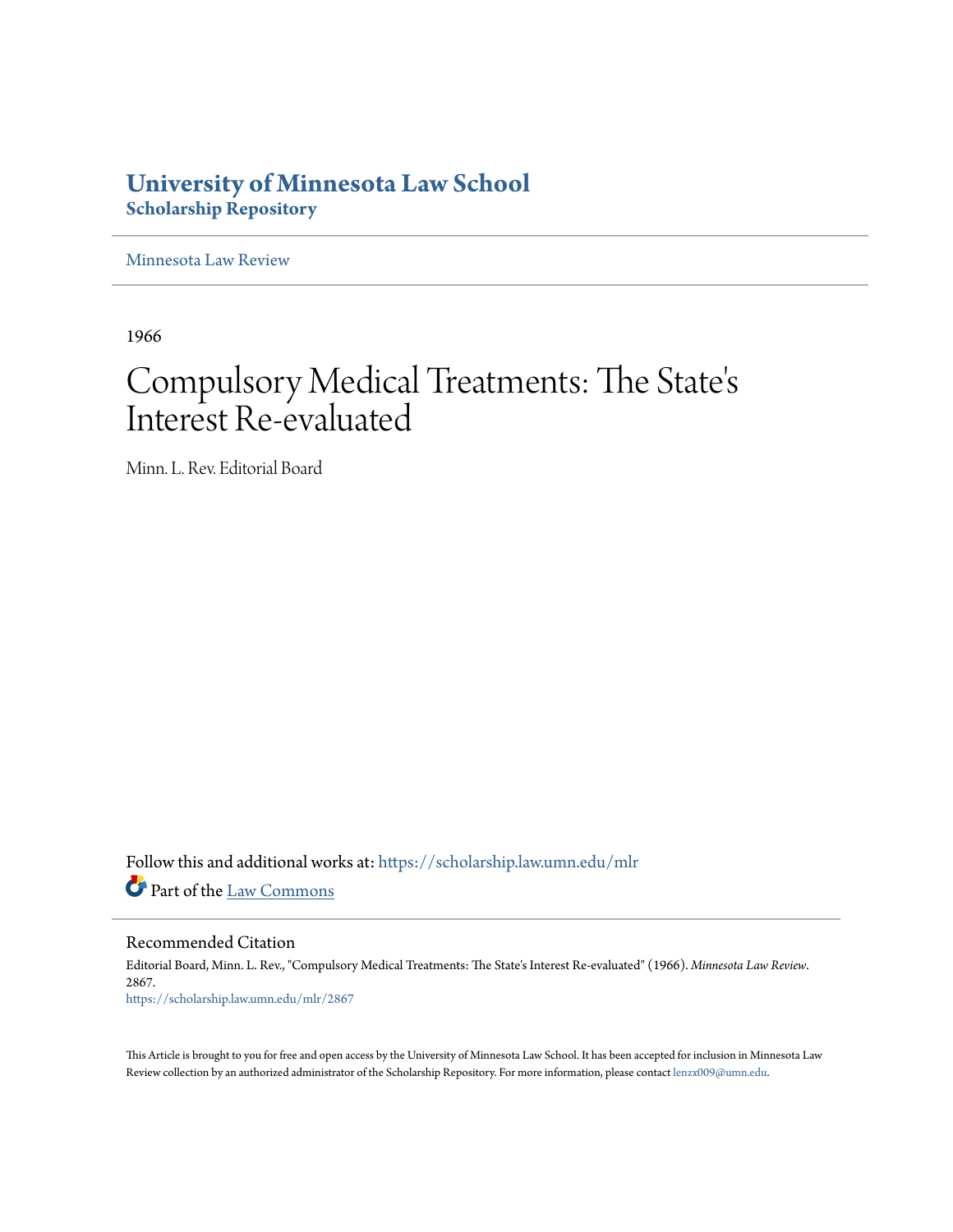# **Compulsory Medical Treatment: The State's Interest Re-evaluated**

#### I. INTRODUCTION

Courts must often determine under what circumstances a competent adult may be forced to submit to medical treatment necessary to save his life. The question most frequently arises when doctors, hospital officials, and other interested parties seek a court order authorizing them to administer the treatment necessary. Due to the emergency situation associated with these cases, the court often must render its decision immediately. During these proceedings, the patient is rarely represented by counsel, or if he is, the attorney has had little time to prepare an adequate defense. Further, there generally is no standard of medical proof to determine whether the treatment is actually necessary to save the patient's life; thus, the doctor's allegations are accepted as accurate. Because of the urgency and the court's natural inclination to attempt to save the patient's life,<sup>1</sup> the patient's legal rights can be easily overlooked. The purpose of this Note is to examine the rights and interests involved in these situations and to suggest an appropriate legal standard for compelling medical treatment.

### II. ORIGINS OF A PATIENT'S RIGHT TO DECLINE NECESSARY MEDICAL TREATMENT

Generally, every individual has a legal right to refuse medical treatment. This right originated in the common law and is incorporated in the constitutional rights of freedom of religion and privacy.

**A.** COMMON LAW

Under the common law principle of the inviolability of the

*Id.* at 216, 267 N.Y.S.2d at 452.

<sup>1.</sup> For an interesting example of this see Powell v. Columbian Presbyterian Medical Center, 49 Misc. 2d 215, 267 N.Y.S.2d 450 (Sup. Ct. 1965), where the patient had refused to consent to a blood transfusion and the court stated:

How legalistic minded our society has become, and what an ultra-legalistic maze we have created to the extent that society and the individual have become enmeshed and paralyzed by its unrealistic entanglements!

I was reminded of "The Fall" by Camus, and I knew that no release—no legalistic absolution—would absolve me or the<br>court from responsibility if I, speaking for the court, answered<br>"No" to the question "Am I my brother's keeper?" This woman<br>wanted to live. I could not let her d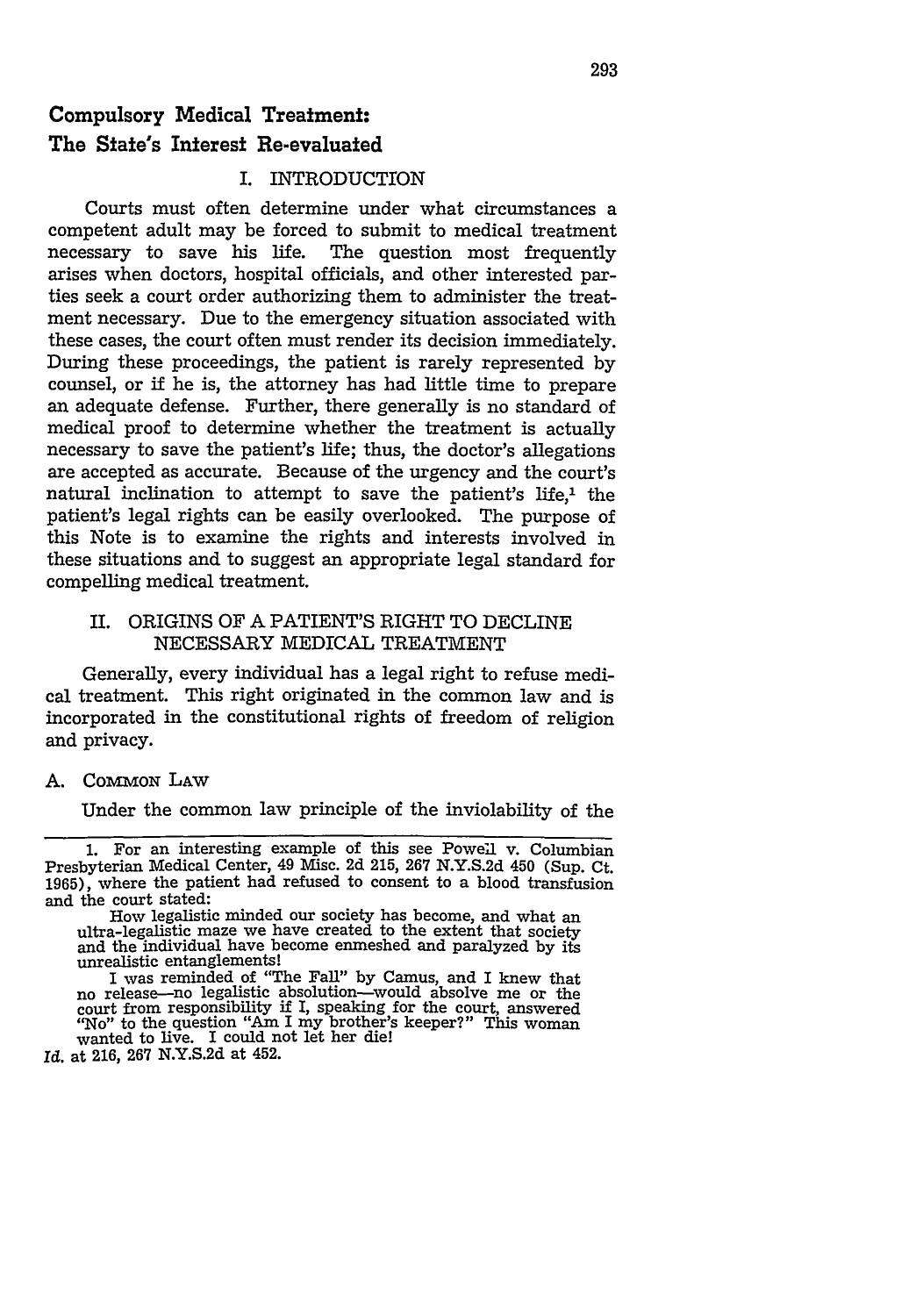body, all competent adults have a right to make their own medical decisions. Thus, a doctor may commit a battery if he treats a patient without proper consent;<sup>2</sup> and it is no defense that no harm was inflicted<sup>3</sup> or that the treatment proved beneficial.<sup>4</sup> However, in an emergency where a patient is unable to express his will, consent may be implied on the assumption that the patient would consent if he were able.<sup>5</sup> If the patient expressly rejects treatment prior to becoming incompetent, consent cannot subsequently be implied when the patient is dying. $6$ 

The principle which prohibits doctors from treating an objecting patient has recently been extended to prohibit courts from compelling a competent adult to submit to treatment. In *Erickson v. Dilgard,7* the court denied a doctor's application to administer a lifesaving blood transfusion to a competent adult patient who had consented to an operation but would not consent to the transfusion. The court recognized that a medical decision is always a question of judgment to be made by the patient. The court reasoned: "[I]t is the individual who is the subject of a medical decision who has the final say and that this must necessarily be so in a system of government which gives the greatest possible protection to the individual in the furtherance of his own desires." $8$  Thus, it appears that *Erickson* is authority for the proposition that a competent adult can *never* be forced to submit to unwanted treatment.<sup>9</sup>

2. *E.g.,* Pratt v. Davis, 224 Ill. 300, **79** N.E. 562 (1906); Mohr v. Williams, 95 Minn. 261, 104 N.W. 12 (1905); Schloendorff v. Society of New York Hosp., 211 N.Y. 125, 105 N.E. 92 (1914); Rolater v. Strain, 39 Okla. 572, **137** Pac. 96 (1913). See generally McCoid, *A Reappraisal of* Liability for Unauthorized Medical Treatment, 41 MINN. L. REV. 381 (1957); Powell, *Consent to Operative Procedures,* 21 **Mm.** L. **REV.** 189 (1961); Smith, *Antecedent Grounds* of *Liability in the Practice of Surgery,* 14 RocKy MT. L. REV. **233** (1948).

**3.** See, *e.g.,* Donald v. Swann, 24 Ala. App. 463, **137** So. 178 (1931); Keister v. O'Neil, 59 Cal. App. 2d 428, **138** P.2d **723** (Dist. Ct. App. 1943); McCoid, *supra* note 2, at 403.

4. See authority cited *supra* note **3.**

**5.** Jackovach v. Yocom, 212 Iowa 914, **237** N.W. 444 (1931); King v. Carney, 85 Okla. 62, 204 Pac. **270** (1922). See Powell, *supra* note 2, at 199; 42 Ky. L.J. 98 (1953); 4 U.C.L.A.L. Rev. 627 (1957); cf. Rogers v. Sells, **178** Okla. 103, 61 P.2d 1018 (1936) (dicta).

- 6. Powell, *supra* note 2, at 197, 199.
- **7.** 44 Misc. 2d **27,** 252 N.Y.S.2d **705** (Sup. Ct. 1962).
- 8. *Id.* at 28, 252 N.Y.S.2d at 706.

9. However, the *Erickson* case can also be read as holding that treatment can be compelled if it is absolutely certain the patient will die, as then there would be no question of judgment.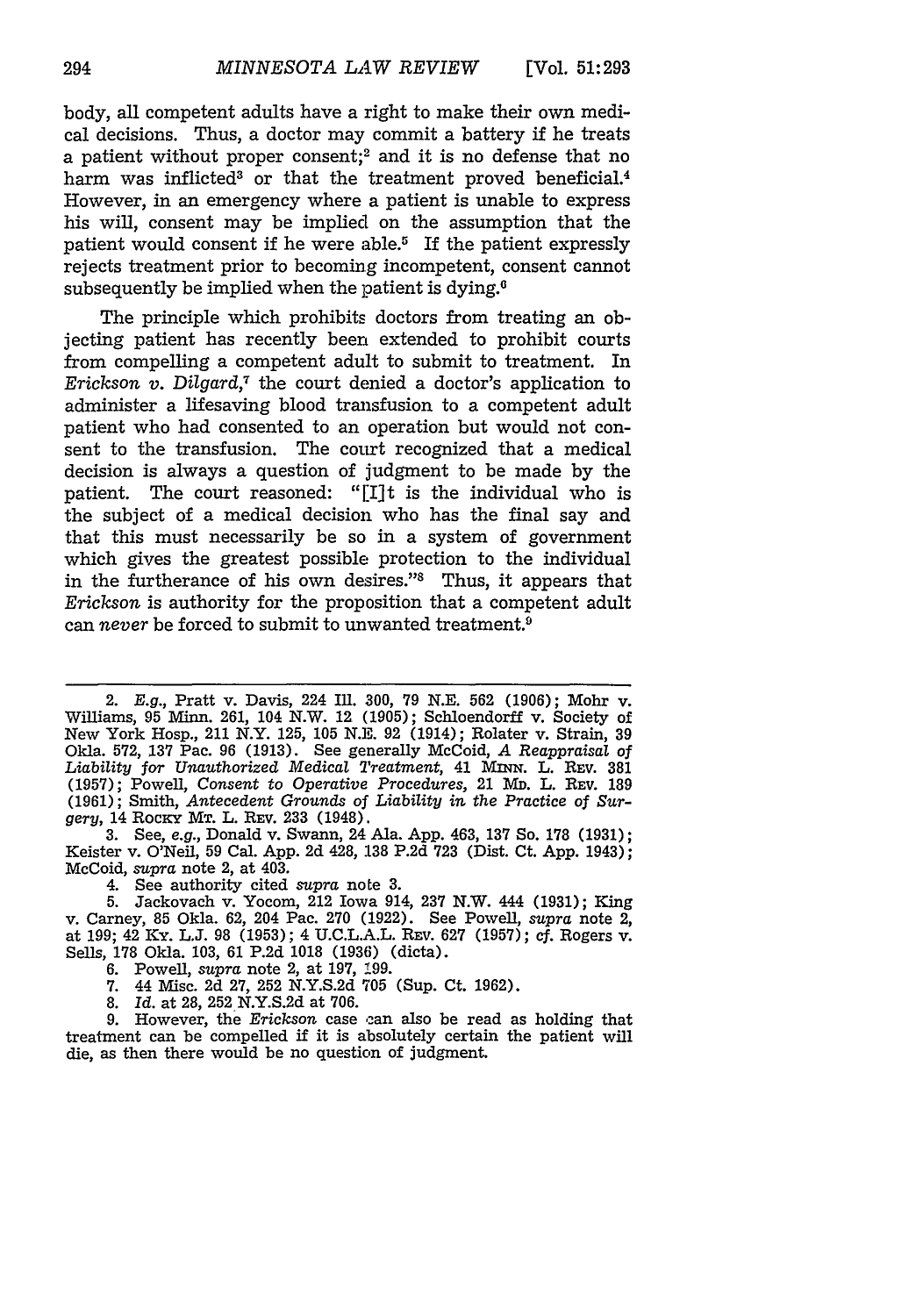### B. CONSTITUTIONAL RIGHT TO FREEDOM OF RELIGION

Commonly the guarantee of free exercise of religion $10$  is asserted by the patient to avoid medical treatment.<sup>11</sup> While one's freedom to believe is absolute, $12$  this freedom is subject to certain limitations when it is transmitted into actions.<sup>13</sup> The basic limitation is the existence of a compelling public interest which conflicts with the individual's private interest.<sup>14</sup> Thus, the Supreme Court has upheld statutes that prohibit polygamous marriages as advocated by Mormons<sup>15</sup> and statutes that prohibit children of Jehovah's Witnesses from selling religious magazines in the street. $16$ 

At least one party has successfully invoked this constitutional guarantee to avoid compulsory medical treatment. *In re Brooks' Estate,'7* a seriously ill Jehovah's Witness voluntarily sought treatment, but refused to consent to transfusions believed necessary to save her life.<sup>18</sup> The appellate court re-

12. Prince v. Massachusetts, **321** U.S. 158 (1944); Cantwell v. Connecticut, **310** U.S. 296 (1940).

13. Ibid.

14. See Sherbert v. Verner, 374 U.S. 398, 406 (1962). The court in *in re* Brooks' Estate, **32** Ill. 2d 361, **205** N.E.2d 435 (1965), used the older test of requiring an overt act that presented a "clear and present danger" to society. See 44 TEXAS L. **REV.** 190, 191 (1965). Due to the tenor of the Brooks opinion, it seems likely that the court would have reached the same result using the compelling state interest test.

**15.** Reynolds v. United States, 98 U.S. 145 (1878).

16. Prince v. Massachusetts, 321 U.S. **158** (1944). **17. 32** Ill. 2d 361, 205 N.E.2d 435 (1965).

18. Although the appeal came after the transfusions were given, the court allowed it on the basis of presenting an issue of substantial

<sup>10.</sup> See Kurland, *Of Church and State and the Supreme Court,* <sup>29</sup> **U.** CHr. L. REv. 1 **(1961).**

**<sup>11.</sup>** See Application of President & Directors of Georgetown College, **331 F.2d 1000,** *rehearing denied,* **331 F.2d 1010** (1964), cert. *denied,* **377 U.S. 978 (1965);** *In* re Brooks' Estate, **32 Ill. 2d 361, 205 N.E.2d** 435 **(1965);** Raleigh Fitkin-Paul Morgan Mem. Hosp. v. Anderson, 42 **N.J.** 421, 201 **A.2d 537,** cert. *denied,* **377 U.S. 985** (1964). These cases concern Jehovah's Witnesses who have refused to consent to blood transfusions because of absolute scriptural proscriptions against "eating blood." See How, *Religion, Medicine & Law,* **3 CAw. B.J. 365, 368 (1960).** While this prohibition is absolute, judicial decisions are made easier because patients often will not physically resist treatment if it is forced upon them; they merely refuse to consent. The patients evidently believe if the transfusion is forced upon them the responsibility is shifted to the court and they are absolved. Although the Biblical prohibition against blood transfusions seems absolute, each individual should be free to interpret his own religion. Thus, the patient's religious beliefs may not be infringed by the court's ordering treatment. The cases should be of little value as precedent where the patient believes that the prohibitions are absolute.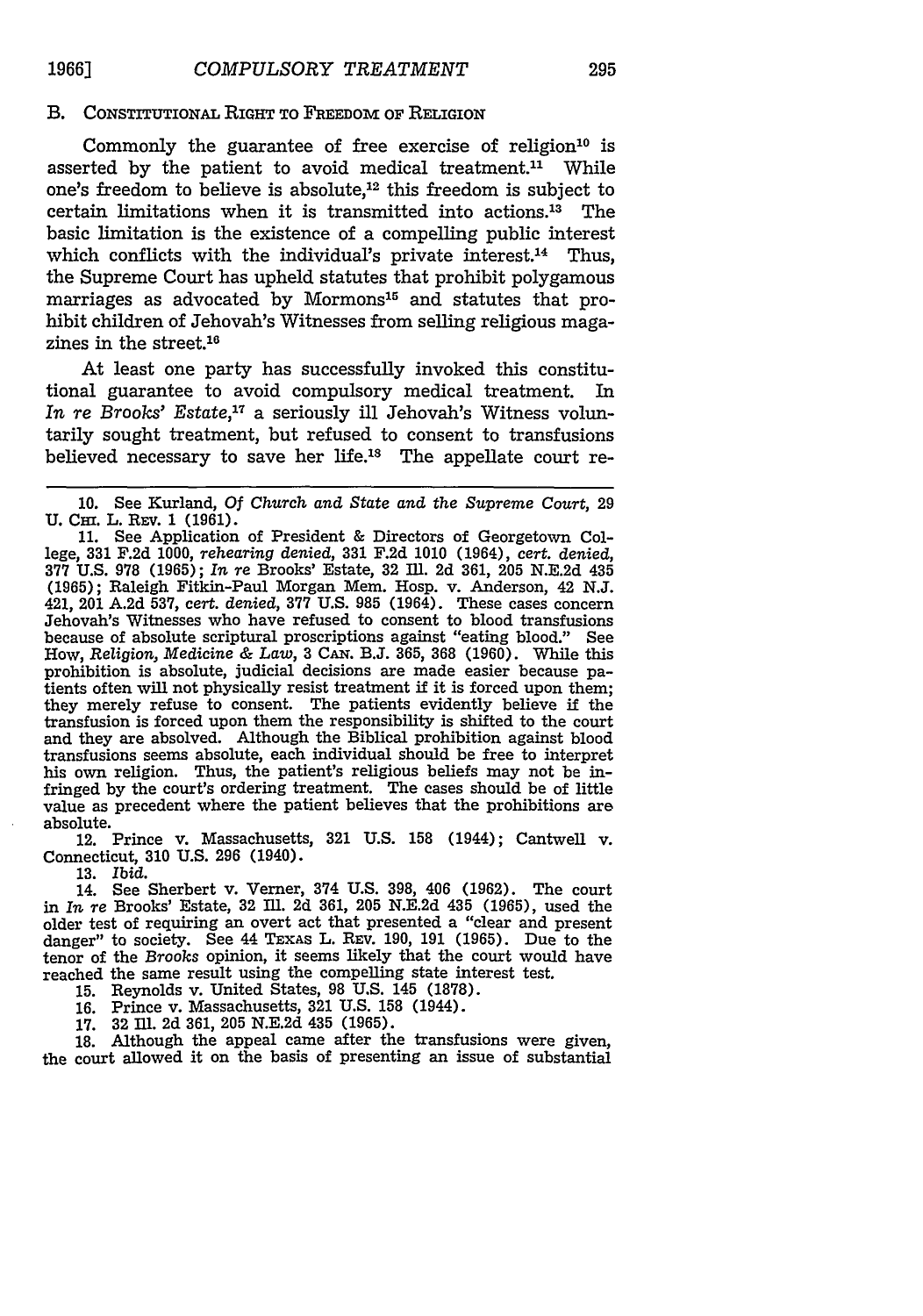versed an order authorizing the administration of the transfusion on the ground that the authorization constituted an unconstitutional interference with the patient's freedom of religion.

#### C. **THE** CONSTITUTIONAL RIGHT TO PRIVACY

Additional support for the right to refuse medical treatment may be provided by the constitutional right of privacy. In establishing the constitutional right of marital privacy, the Supreme Court, in *Griswold v. Connecticut*,<sup>19</sup> demonstrated a willingness to protect the right to be let alone.20 While the scope of *Griswold* is unclear,<sup>21</sup> it seems likely that the "zones of privacy" will encompass the individual's freedom from compulsory medical treatment. Although the Court did not articulate the standard to be applied, Mr. Justice Goldberg's concurring opinion hinted that the balancing approach would be used.<sup>22</sup>

Logically, it is difficult to distinguish the arguments supporting the judical protection of inviolability of the body and those advanced in support of the constitutional right of privacy. Clearly both concepts are rooted in the American traditions of individual freedom and an abhorrence of the state's unreasonable intrusion in private relations.<sup>23</sup> In establishing an appropriate standard with respect to privacy and compulsory medical treatment, consideration should be given to the standard applied in the freedom of religion area. A person who refuses medical treatment on philosophical or moral grounds should have his right as vigorously protected as a person who refuses on religious grounds.

20. The Court declared this right existed not in any one of the Bill of Rights amendments, but in the penumbra of several of them. In Olmstead v. United States, 277 U.S. 438 (1928), Justice Brandeis in a dissenting opinion declared the existence of a similar right-"the right to be left alone." Id. at 471. See generally *Symposium* on the Griswold *Case and the Right of Privacy,* 64 MIcH. L. REv. 197 (1965).

21. It has been suggested that the right was left open-ended. Dixon, The Griswold Penumbra, 64 MICH. L. REV. 205 (1965).

22. See Griswold v. United States, 381 U.S. 479, 486 (1965); Emerson, *Nine Justices in Search of a Doctrine*, 64 MICH. L. REV. 230, 232-33 (1965).

A distinction must be drawn between the common law right of privacy and the constitutional right of privacy. The latter relates to state interference rather than interference by an individual.

23. See Griswold v. United States, 381 U.S. 479 (1965); Erickson v. Dilgard, 44 Misc. 2d 27, 252 N.Y.S.2d 705 (Sup. Ct. 1962).

public interest. See Wallace v. Labrenz, 411 Ill. 618, 102 N.E.2d 769 (1952), cert. *denied,* 344 U.S. 824.

<sup>19.</sup> **381** U.S. 479 (1965) (anticontraceptive statute an invasion of marital privacy).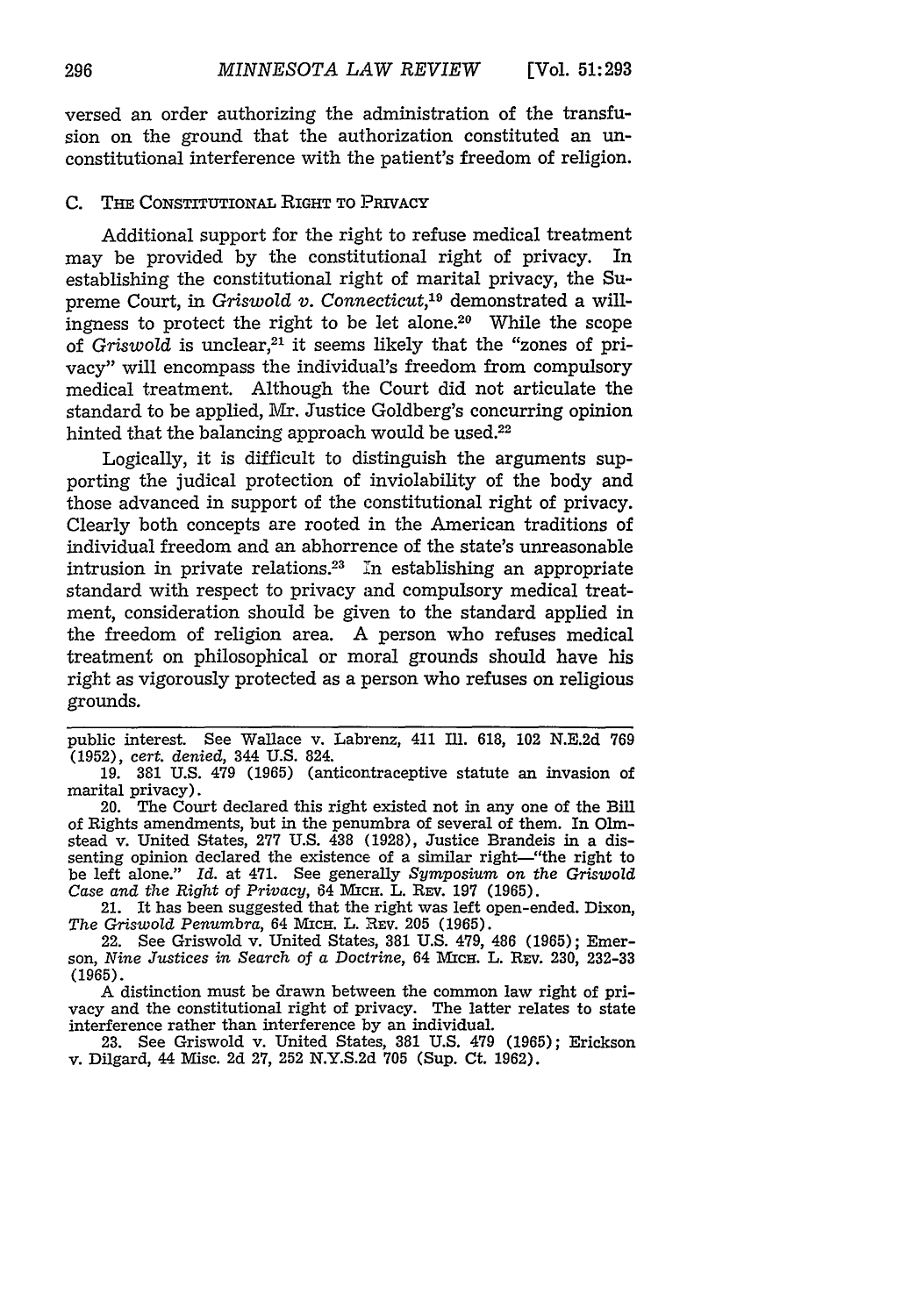As a practical matter, however, consistent results may not be reached in every case. A compelling public interest in the area of privacy does not necessarily qualify as such in the area of religion since different rights are being protected. Further, the right of privacy is a newly recognized right and may well be applied conservatively; thus, little in the way of a public

If the standard associated with freedom of religion is not applied, the standard suggested in *Sherbert v. Verner,24* which requires something more than a rational relationship to a colorable public interest, would be the best rule to avoid completely emasculating the right of privacy.

interest will be necessary to allow lawful invasions of privacy.

#### II. LIMITATIONS ON A PATIENT'S ABILITY TO DECLINE MEDICAL TREATMENT

**A. THE STATE POLICE** POWER

The state has the power to protect the lives of its citizens from interference by others. Under this police power concept the state may regulate its internal affairs for the protection and promotion of general health, safety, morals, and welfare of its citizens even where it proves to be inconvenient or offensive to a particular individual.<sup>25</sup> Even certain fundamental rights which an individual considers dear must yield if the interests of society as a whole demand the contrary.

There are numerous examples of such a compelling state interest in the realm of compulsory medical treatment. *Sadlock v. Board* of *Education,26* it was argued that compulsory vaccination violated the rights of religious freedom and personal liberty. However, the court upheld a school board resolution making vaccination mandatory for admission to school because it was within the state's police power to prescribe reasonable methods to combat disease. Similarly, to prevent disease, a state can pass a statute requiring purification of sewage and public water supply, $27$  authorize a court to appoint a guardian for unvaccinated minors, and vaccinate them,<sup>28</sup> and authorize

<sup>24. 374</sup> U.S. 398, 406 (1962).

<sup>25.</sup> See Halter v. Nebraska, 205 U.S. 34 (1906).

<sup>26. 137</sup> N.J.L. **85,** 58 A.2d 218 (1948); *accord,* Jacobson v. Massachusetts, 197 U.S. 11 (1904). *But* see Kolbeck v. Kramer, 84 N.J. Super. 569, 202 A.2d 889 (Super. Ct. 1964).

<sup>27.</sup> State Bd. of Health v. City of Greenville, 86 Ohio St. 1, 98 N.E. 1019 (1912).

<sup>28.</sup> Cude v. State, 237 Ark. 927, **377** S.W.2d 816 (1964) (children not admitted to school without vaccination).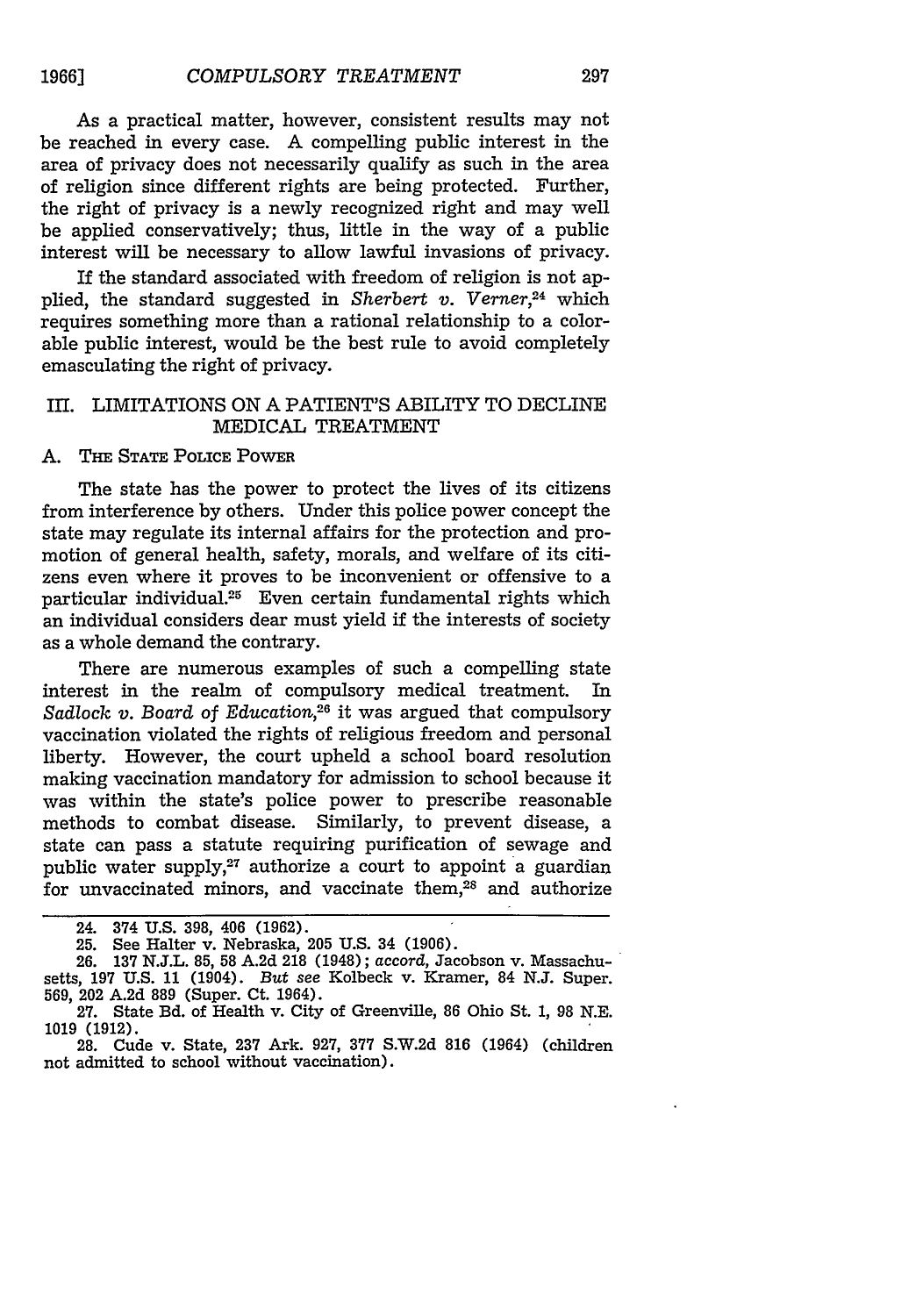the health department to quarantine a person suspected of having venereal disease.<sup>29</sup> Further, a state university can deny admission to a student who refuses to submit to an x-ray examination for the detection of a tubercular infection.<sup>30</sup>

This line of cases has been cited as authority for the state's power to force a nonconsenting adult to submit to medical treatment. It should be noted, however, that none of the courts in these cases actually compelled treatment of an individual; rather, they sanctioned imposition of criminal penalties or deprivation of social or political privileges as the alternative to refusing treatment.

#### B. PARENS PATRIAE

It is generally recognized that the state as *parens patriae3l* has the power of guardianship over minors and incompetents.<sup>32</sup> *Parens patriae* stems from the state's self-imposed duty to protect the welfare of these classes of individuals.<sup>33</sup> The courts have occasionally employed this power to order actual medical treatment. Thus, in *In re Vasco,34* a two year old child suffering from a probably malignant eye disease was provided with a necessary operation by order of the court over the parents' refusal to consent. The court held that the child was entitled to the protection of the law, and that where the parents arbitrarily35 failed to provide proper medical treatment the court could order the necessary treatment. In *Mitchell v. Davis,36* where a seriously ill child was given only prayers as treatment, the court ordered temporary custody of the child to be given to the juvenile officials who would provide the necessary treat-

**29.** *Ex* parte Kilbane, 32 Ohio Op. 530, 67 N.E.2d 22 (C.P. 1945); see Peterson v. Widule, 157 Wis. 641, 147 N.W. 966 (1914) (mandatory venereal disease test for marriage license was constitutional).

30. State v. Armstrong, 39 Wash. 2d 860, 239'P.2d 545 (1952).

31. See Annot., 30 A.L.R.2d 1138 (1953). Parents have a strong natural interest in the custody and control of their children. This innatural interest in the custody and control of their children. This includes supervision and physical well-being. However, the courts have agreed the state has an overriding interest and can interfere where the child's life or health is in danger.

32. See, *e.g., In re* Turner, 94 Kan. 115, 145 Pac. 871 (1915); Mc-Intosh v. Dell, 86 Okla. 1, 205 Pac. 917 (1922). See generally Foore, LEvY & SANDER, CASES ON **FAMILY** LAW 367-94 (1966).

**33.** See 64 MicE. L. REV. 554, at **555** (1966).

34. 238 App. Div. 128, 263 N.Y. Supp. 552 (1933). **35.** There is some question whether it was *arbitrarily* refused. The court recognized that medical science was not exact, and that there was only a **50%** chance of cure. *Id.* at 130, 263 N.Y. Supp. at 555.

**36.** 205 S.W.2d 812 (Tex. Civ. App. 1947).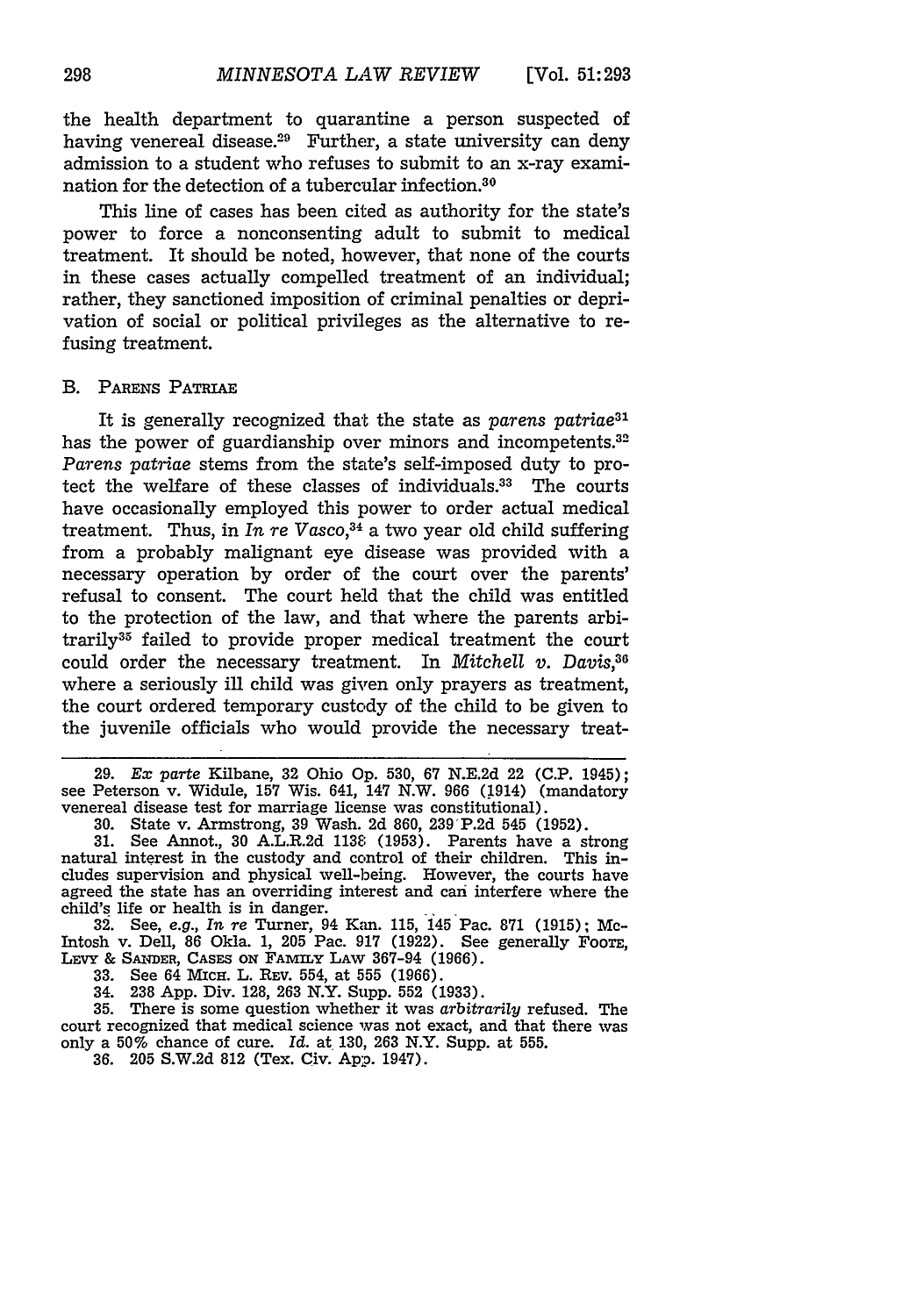ment. Other courts have invoked the power of *parens patriae* in ordering surgical care for a child suffering from a limb deformity37 and in authorizing blood transfusions to a child where his life was in danger.<sup>38</sup> When the parents refused consent because of their religious convictions, one court appointed a guardian for an unborn child so a necessary blood transfusion could be given to the child upon birth.39

However, this power has limitations. For example, the amputation of a twelve year old child's severely deformed arm was not ordered where the parents' objection was based on a fear of the possible failure of the operation. $40$  In reaching its decision, the court seemed particularly impressed by the risk of death inherent in the operation. Thus, the court will not order treatment for a child when the treatment is dangerous to life or there is a significant difference of opinion as to the efficacy of the proposed treatment. $41$  In these cases, the parents' decision will be controlling.

Two recent decisions extend *parens patriae* to compulsory<br>tment of nonconsenting adults. In Raleigh Fitkin-Paul treatment of nonconsenting adults. *Morgan Mem. Hosp. v. Anderson,42* a pregnant woman refused to consent to blood transfusions prior to giving birth because of her religious beliefs. The plaintiff hospital, seeking a court order to allow it to give the transfusion, argued that the mother was likely to hemorrhage and that there was a strong possibility that both mother and child would die as a result. In reversing the lower court's decision, it was held that the state has an

38. E.g., Wallace v. Labrenz, 411 Ill. 618, 104 N.E.2d 769 (1952); Morrison v. State, 252 S.W.2d 97 (Mo. 1952); State v. Perricone, **37** N.J. 463, 181 A.2d 751 (1962), cert. *denied,* **371 U.S. 890 (1962).** In these cases the parents refused to grant consent to-the blood transfusions for religious reasons. In *Perricone,* without the transfusion the child wouilc have died or suffered neurological disability.

39. Hoener v. Bertinato. 67 N.J. Super. **517, 171** A.2d 140 (Juv. & Dom. Rel. Ct. 1961). Previous to this action, the same parents had one child who survived because of a similar order, and another who died because there was no order.

40. *In re* Hudson, 13 Wash. 2d 673, 126 P.2d 765 (1942); cf. *In re* Frank, 41 Wash. 2d 294, 248 P.2d 553 (1952). In the *Frank* case, the parents refused to have a child's speech impediment corrected. However, this refusal was not sufficient to justify the conclusion that the child was a dependent child. Such a conclusion would authorize a court to award custody of the child to someone who would have the impediment corrected.

41. See Morrison v. State, 252 S.W.2d **97** (Mo. 1952).

42. 42 **N.J.** 421, 201 A.2d 537, cert. *denied,* **377** U.S. **985** (1964).

<sup>37.</sup> *In re* Rotkowitz, **175** Misc. 948, **25** N.Y.S.2d 624 (Dom. Rel. Ct. 1941) (psychological injury caused by social rejection).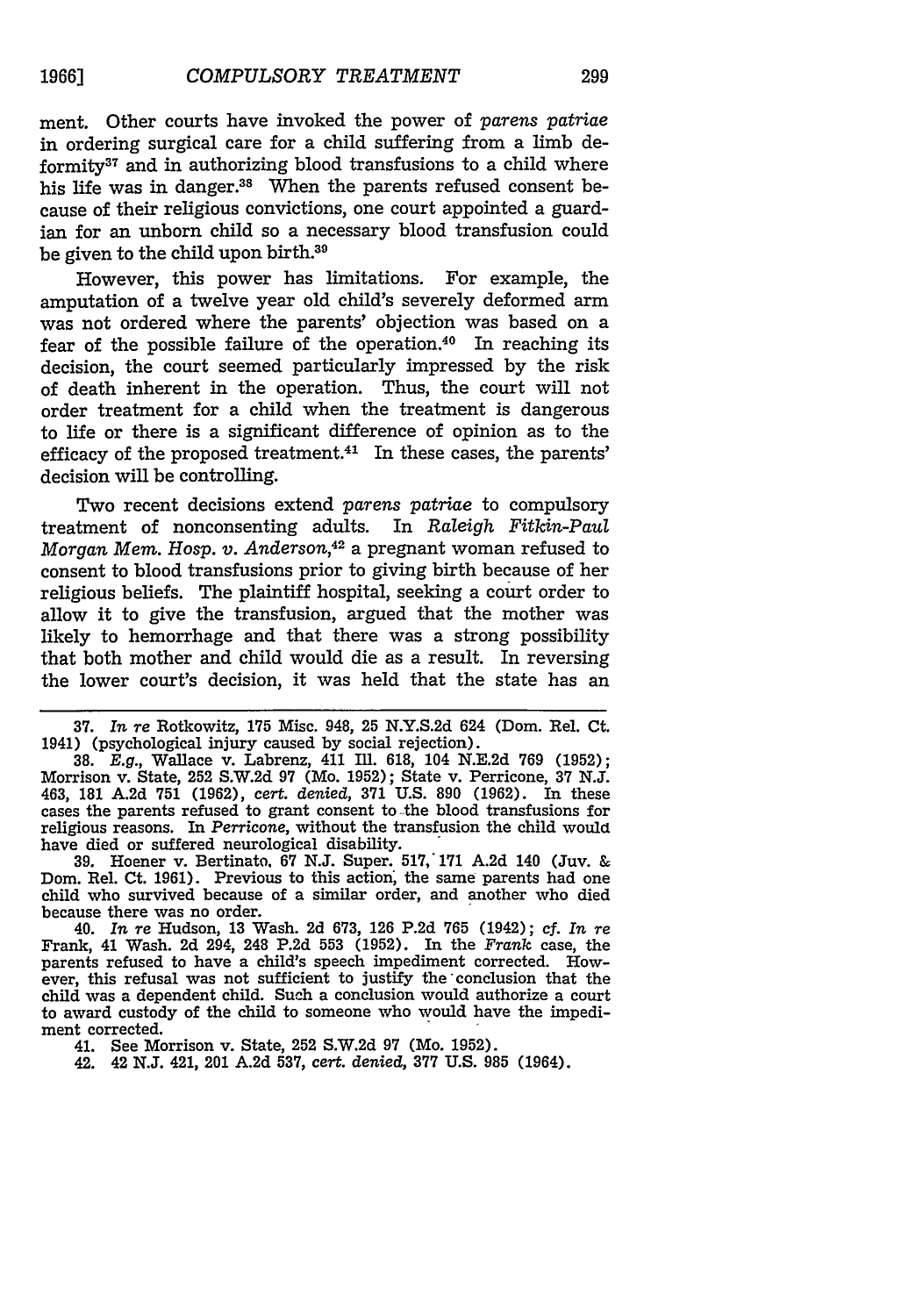interest in protecting unborn children and that this interest justifies ordering unwanted transfusions where it is the only alternative available to save the child's life. However, the court expressly limited its holding by stating that it had not reached the question of whether a competent adult may be compelled to submit to medical treatment solely to save his own life because under the instant facts the lives of the parent and child were so "intertwined and unseparable."<sup>43</sup>

In Application of President and Directors of Georgetown *College,44* where the mother of a seven month old child voluntarily entered the hospital but would not consent to transfusions necessary to save her life because of her religious convictions, an emergency order was granted authorizing the transfusions. The court reasoned that because the patient was *in extremis* and *non compos mentis* she was no more able to competently make decisions than a child. The court also pointed out that the patient has a responsibility to the community to care for her child, and the state, as *parens patriae,* can not tolerate parental conduct which constitutes child abandonment, particularly "this most ultimate of voluntary abandonments." $45$  The conclusion suggested by this case is that the state can order treatment where the adult patient is either incompetent or has dependents to whom he has a responsibility of care.

Arguably, *Georgetown* is subject to the criticism of extending the *parens patriae* concept beyond its intended limits. While the concept does extend to incompetents, to allow a court to order treatment where an objecting patient is *non* compos *mentis* because of his illness may prove dangerous. If the patient has not previously objected, a court could wait until he is sufficiently incapacitated and then base the determination to authorize treatment on incompetency. Should this be done, the

<sup>43.</sup> *Id.* at 423, 201 A.2d at 538.

<sup>44.</sup> **331** F.2d **1000,** *rehearing denied,* **331** F.2d **1010** (1964), cert. *denied,* **377** U.S. **978** (1965). In *Georgetown,* the federal judge who heard the case purported not to decide the issue on the merits, but rather he issued the order only to maintain the status quo—to prevent mootness by the patient's death before full consideration. However, the dissent states that the status quo was not achieved because the issue was mooted by the recovery of the patient. 331 F.2d at **1011.** It is clear that the status quo cannot be maintained in these cases. It is relevant to note that no decision has been had on the merits of this case and it should be of little value as precedent.

<sup>45.</sup> *Id.* at 1008. The reason for the incompetency is of little import. See, *e.g.,* Porter v. Hall, 34 Ariz. 308, **271** Pac. 411 (1928); *In re* Wann's Estate, **176** Pa. Super. 498, 108 A.2d 820 (1954); 9 **UTAH** L. **REV.** 161, 169 (1964).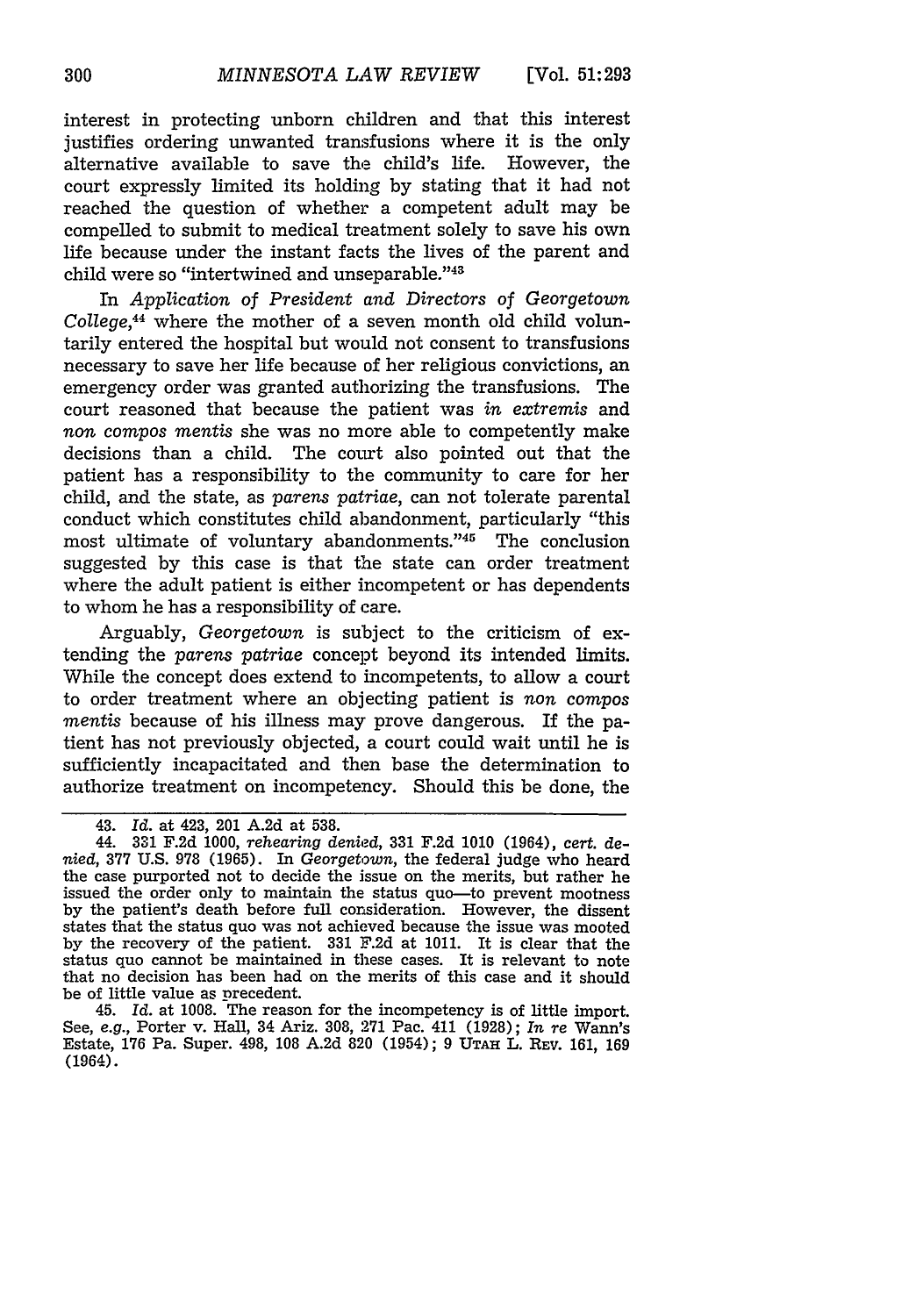court has effectively circumvented the patient's right to refuse treatment. This right should be protected even after the patient can no longer assert it.<sup>46</sup> Also, there is a danger that any decision by the patient which is inconsistent with the general mores of society could be evidence of incompetency. Thus, a patient could be declared incompetent merely because treatment was refused.<sup>47</sup> Such action would be a totally irresponsible use of *parens patriae.*

Two other criticisms of the *Georgetown* decision may be advanced. First, while the court correctly found a public interest sufficient to justify ordering medical treatment—the parent's responsibility to care for his children-the court was incorrect in basing its decision on the *parens patriae* concept. The purpose of *parens patriae* is to provide a vehicle for the court to physically protect the child and not to protect a parent so he can in turn provide for his child. Second, the court's "ultimate abandonment" argument<sup>48</sup> seemingly overlooked the existence of the remaining parent who presumably can care for the child.<sup>49</sup> More importantly, rather than abandoning the child, it can be argued that the parents are providing the child with an important moral lesson-the value one should place upon his principles and religious convictions.

#### C. OTHER PUBLIC INTERESTS

Other public interests may be suggested to buttress the court's decision to order treatment. The argument for protection of dependent children could be extended to other dependent relatives. However, this is not a sufficiently compelling interest because those people should be able to care for themselves. Even weaker is the argument that the state may have an interest in allowing a doctor to perform his duties to the best of his abilities. This interest evidently is the benefit gained through the raising of public confidence in the medical profession, or the belief that the over-all performance of the medical

<sup>46.</sup> See 9 **UTAH** L. REv. 161, 169 (1964).

<sup>47.</sup> See 113 U. PA. L. **REV.** 290, 294 (1964). The author of this article suggests this is what actually happened in *Georgetown* because there is little in the record to demonstrate incompetence. This argument may have more weight where the person offers no reason for his refusal.

<sup>48.</sup> States can interfere when a parent abandons his child. See State v. Sandford, 99 Me. 441, **59** AUt. **597** (1905); Palmer v. State, **223 Md.** 341, 64 **A.2d** 467 (1960).

<sup>49.</sup> See Lane v. Commonwealth, 371 S.W.2d 16 (Ky. Ct. App. 1963); **113** U. PA. L. REv. 290, 294 (1964).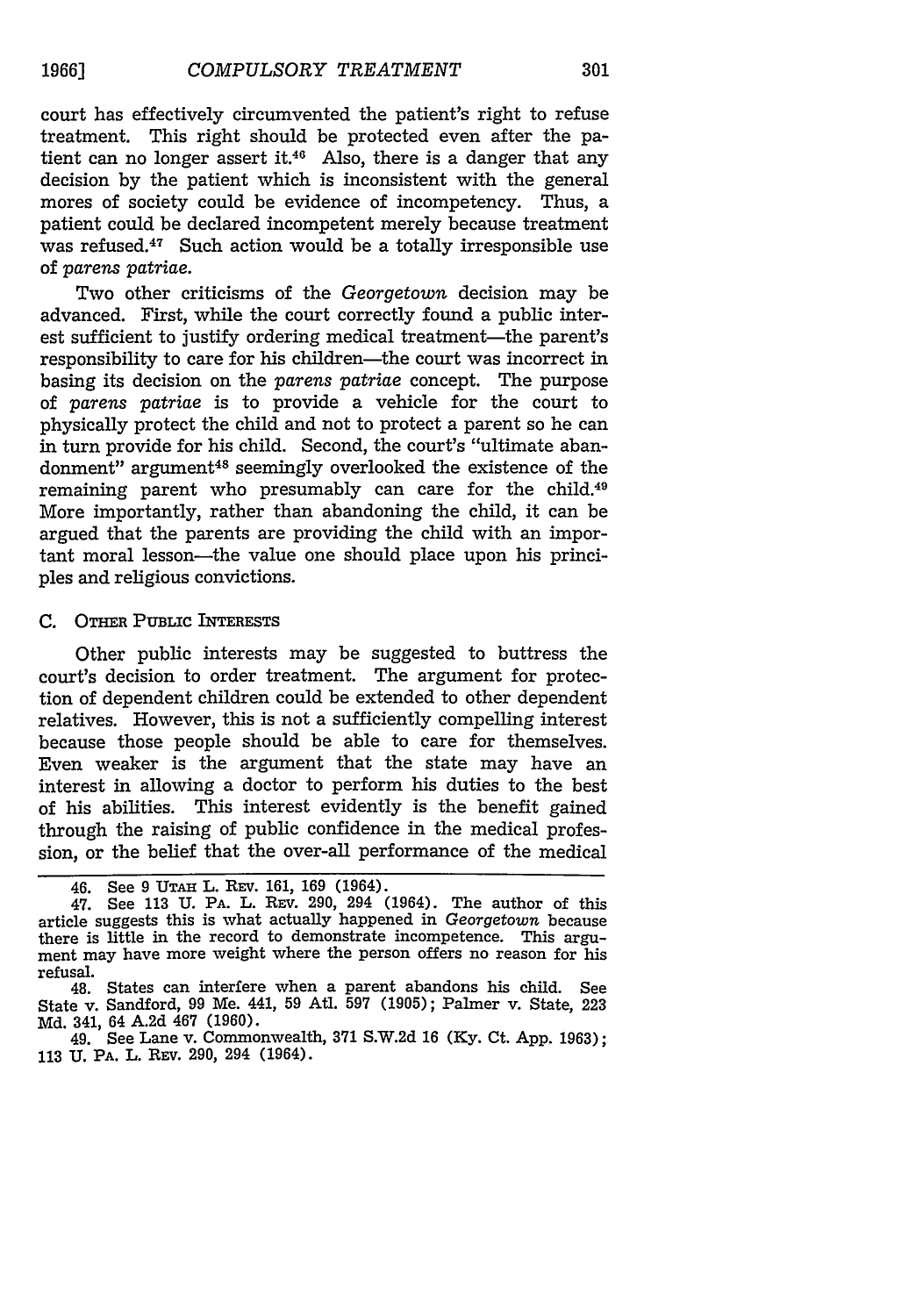profession will be higher if each doctor is allowed to do his utmost for every patient.<sup>50</sup> However, this interest of society is not sufficient to outweigh society's interest in allowing an individual freedom of choice in such matters.

#### D. INTEREST IN PROTECTING THE INDIVIDUAL FROM HIMSELF

Where there is no other public interest present, the state may nevertheless argue that it has sufficient interest in each individual to protect him from himself, and authorize unwanted medical treatment on that basis. This interest is based upon the belief that each citizen makes a valuable contribution to society. This proposition has not yet been advanced, and indeed it should not be, for this interest is not sufficient to outweigh the individual's right to refuse treatment.

There is, however, authority that could be used as precedent for a court to protect a person from his own improvident decisions. For example, while it would seem to be a matter of personal concern, courts have uniformly upheld legislation authorizing fluoridation of water. $51$  However, this line of cases is clearly distinguishable. In *Dowell v. City of Tulsa*,<sup>52</sup> the city's inclusion of fluoride was held not to be medical treatment.<sup>53</sup> Further, one commentator has suggested that the treatment is not forced upon the individual for his own well-being, but rather is intended for the benefit of the vast majority of the community who do not object. $54$  Also, a person objecting to the fluoridation has a number of reasonable alternatives available such as using bottled water. In effect, the interference is just not sufficient to constitute a violation of a person's legal rights.

Cases which uphold statutes prohibiting the use of poisonous snakes in religious ceremonies<sup>55</sup> further illustrate the state's

52. 273 P.2d 859 (Okla. 1954).

54. See 9 **UTAH** L. REV. 160, 165 (1964).

**<sup>50.</sup>** See 64 MICH. L. **REV.** 554 (1966).

<sup>51.</sup> See, e.g., De Aryan v. Butler, 119 Cal. App. 2d 674, 260 P.2d 98 (1953), cert. *denied,* 347 U.S. 1012 (1954); Dowell v. City of Tulsa, 273 P.2d 859 (Okla. 1954), cert. *denied,* 348 U.S. 912 (1954); Kraus v. City of Cleveland, 76 Ohio L. Abs. 214, 121 N.E.2d 311 (Ct. App. 1954). See generally 3 **ST.** Louis U.L.J. 284 (1954).

<sup>53.</sup> *Id.* at 864.

<sup>55.</sup> Lawson v. Commonwealth, 291 Ky. 437, 164 S.W.2d 972 (1942); State v. Massey, 229 N.C. 734, 51 S.E.2d 179, appeal *dismissed sub nom.,* Bunn v. North Carolina, 336 **U.S.** 942 (1949); Harden v. State, 188 Tenn. 17, 216 S.W.2d 708 (1948). *But* cf. State v. Woody, 61 Cal. 2d 716, 394 P.2d 813 (1964) (insufficient state interest to prohibit use of peyote in religious ceremony).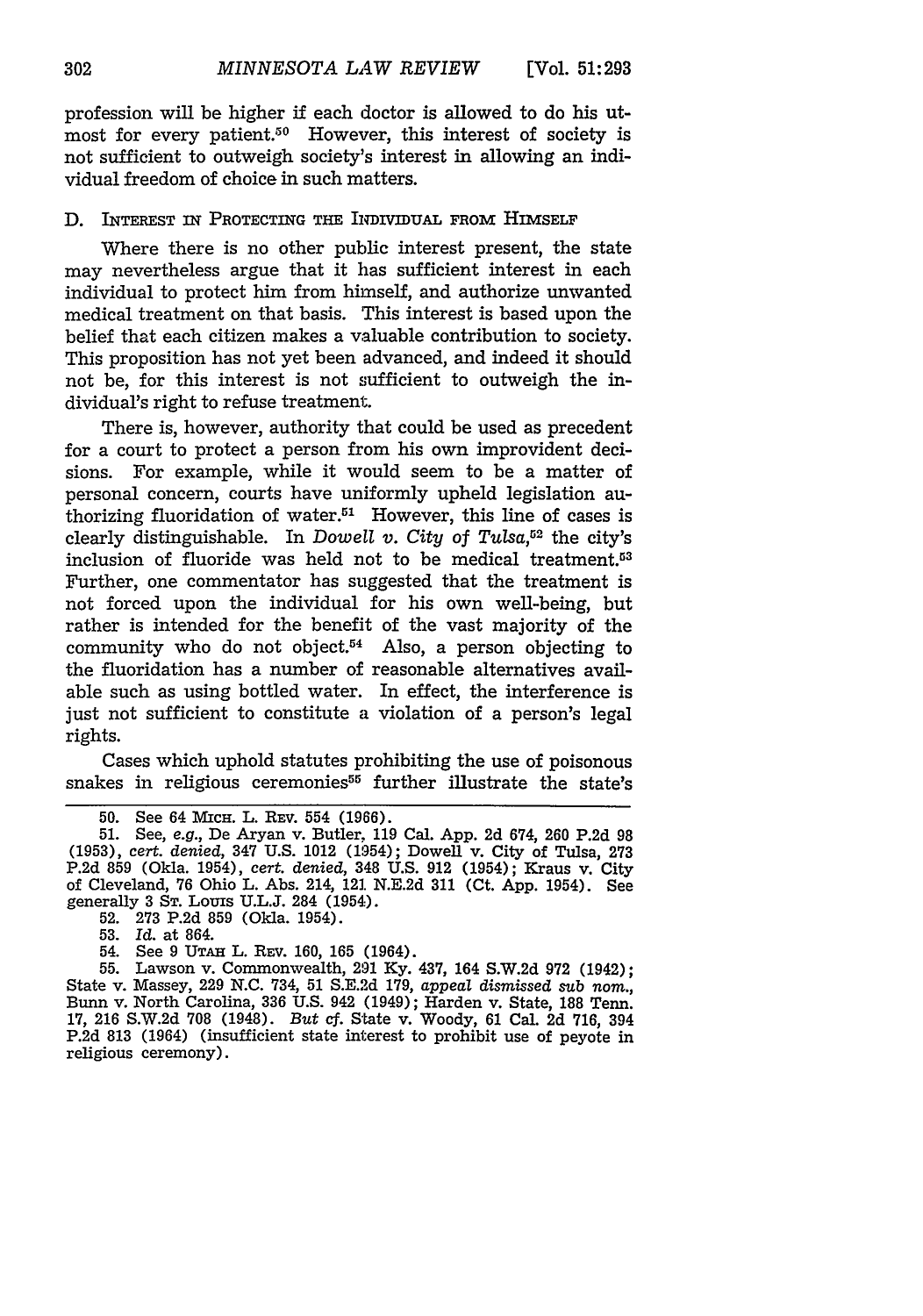303

ability to protect an individual from himself, although these cases are also distinguishable. While the primary danger is to those handling the snakes, who presumably do not want protection, there is some risk to spectators and to the general public if the snakes were to escape. However, it can be argued that the intent of these statutes is to protect those other than the handler and absolute prohibition is not necessary because the handlers could be required to perform in an escape proof glass cage.<sup>56</sup> Clearly the answer is that these statutes are the most reasonable way to protect the public and were not intended to protect only those in actual contact with the snakes.

The increasingly infrequent legislation which makes suicide or attempted suicide a crime<sup> $57$ </sup> might also be thought of as an example of the state seeking to protect an individual from himself. Because of the concern with preserving the life of an individual, it has been suggested that the suicide statutes provide an analogy for compelling medical treatment.<sup>58</sup> However, it is probable that the suicide statutes were passed not so much to protect the individual from himself as to prevent the disruptive effect which suicide has on society. Furthermore, there is a basis for distinction on the underlying facts. Because most people who attempt suicide are temporarily incompetent and irrational, $59$  there appears to be no value in allowing such an individual a freedom of choice.

If the refusal of medical treatment necessary to sustain life is thought to violate the suicide statutes, it could provide the courts with a legal handle sufficient to justify its interference. Actually, refusal of treatment is not attempted suicide because death is not the primary objective; rather, it is a possible consequence. Suicide requires a specific, intentional action which is not satisfied by a passive refusal of treatment.<sup>60</sup> Intent does include situations where a result is not substantially certain. $61$ 

59. See DUBLIN, SUICIDE 144 (1963); PERKINS, op. *cit. supra* note 57. 60. Although the refusal of medical treatment may be enough action to infer an intention to die, this should be negated by the fact that the patient voluntarily came to the hospital seeking aid. See 33 FORDHAM L. REV. 513, 516 (1965); 26 MONT. L. REV. 95 (1965).

61. See generally 33 **FORDHAm** L. REV. 513 (1965).

<sup>56. 9</sup> **UTAH** L. REv. 160, 165 n.27 (1964).

There are only six states which now have suicide statutes. PERKINS, CRIMINAL LAW 67-68 (1957).

<sup>58.</sup> Cawley, *Criminal Liability in Faith Healing*, 39 MINN, L. REV. 48, 68 (1954); 3 FoRDEAm L. REV. 513 (1965); 26 MONT. L. REV. 95 (1965); 44 TEXAS L. REv. 190 (1965); 9 UTAH L. REV. 160 (1964). However, this theory was rejected in Erickson v. Dilgard, 44 Misc. 2d 27, 252 N.Y.S.2d 705 (Sup. Ct. 1962).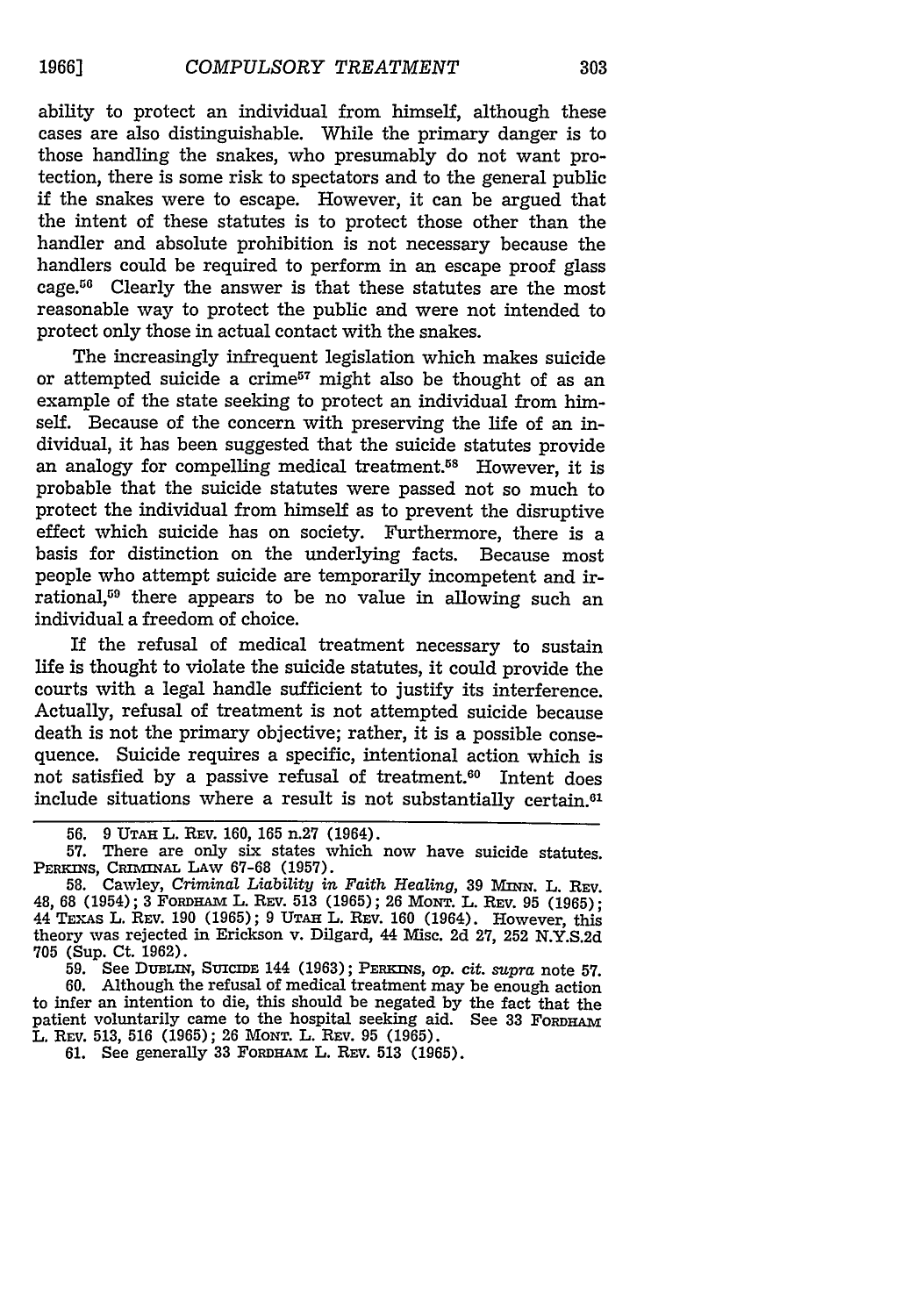However, there would be intent in this context only where it is certain the patient will die. Thus it is unlikely that suicide legislation provides a specific ground to compel treatment. $62$ 

## IV. THE STANDARD

While it could be argued that the *Dilgard* case is authority for the proposition that a competent adult may never be forced to submit to medical treatment, the most reasonable approach to an individual's right to refuse medical treatment is to impose certain limitations on that right. Before considering the standard for ordering medical treatment, two other problems must be examined. First, some uniform standard of medical proof must be established. The issue of compulsory treatment should only be reached after the medical diagnosis is found to be sound.<sup>63</sup> In determining whether the judgment is sound, the opinion of the doctors seeking authorization should be carefully scrutinized in view of their involvment. Ideally, impartial expert testimony should be taken, but this may be impractical in most cases due to the emergency nature of the problem. However, this may be solved by requiring the judge to seek affidavits from competent doctors independent of the proceeding. If it is clear that the patient will die without the treatment, the problems of finding a state interest may be reached. However, where it is not certain the patient will die, or where the necessary treatment involves a high degree of risk, or is of questionable medical value, the decision should be left to the patient. Second, a person must be competent to be permitted to refuse treatment. In emergency situations where the patient who refuses treatment is incompetent, his decision should only be respected when he has expressed his refusal prior to the emergency. In all circumstances the patient is entitled to an honest, objective appraisal of his competency.

A competent adult who will die if certain treatment is not administered, should have a right to refuse medical treatment.

<sup>62.</sup> *Contra,* Perr, Suicide *Responsibilities of Hospital and Psychiatrist,* 9 CLEV.-MAR. L. REv. 427, 433 (1960); 33 FoRDAM L. REV. 513 (1965); cf. Crawley, *Criminal Liability in Faith Healing*, 39 MINN. L. REV. 48, 68 (1954). It has been suggested that the interests of the individual may be outweighed by the interests of society if the individual's talents or skills are of immense benefit to society. 64 **McH.** L. REv. 554, 556 (1966). However, it is questionable whether any amount of benefit is more valuable than the individual's freedom of choice.

<sup>63.</sup> Courts must use this power sparingly. Otherwise, the danger of the courts being brought in to re-examine every medical decision may arise. 9 UTAH L. **REv.** 160, 167 (1964).